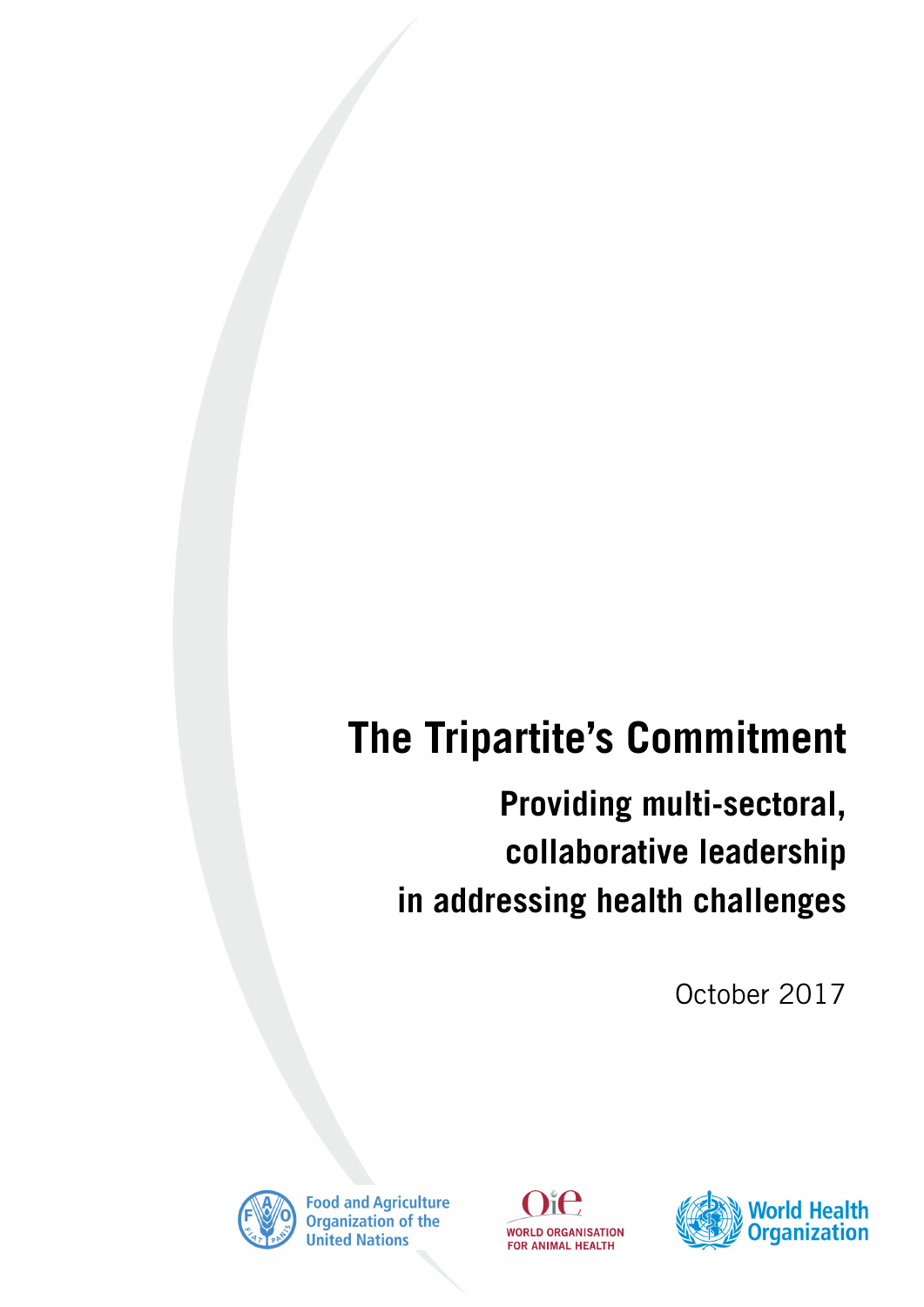#### **STRATEGIC DIRECTION FOR THE TRIPARTITE 2017-2020**

FAO, OIE and WHO have been working together for years to address risks at the human-animal-ecosystems interface and their collaborative work was formally laid down in 2010 in the FAO/OIE/WHO Tripartite Concept Note. This Note continues to be a reference for the Tripartite on the shared responsibilities for addressing health risks through multi-sectoral collaboration.

The Tripartite is advocating for effective, multi-sectoral collaboration at the local, national, regional and global levels and is providing guidance on complex issues. This "One Health" approach recognizes that the health of people is connected to the health of animals and the environment.

On multiple occasions, the three Organizations demonstrated that bringing together their knowledge, insights and technical capacities in food, agriculture, and human and animal health can generate strong synergies, which will yield more robust, effective and cost-efficient solutions to the complex problems facing the world today.

#### **ACHIEVEMENTS SINCE 2011**

To advance the "One Health" approach, in 2011 the Tripartite identified three technical topics – antimicrobial resistance, rabies and zoonotic influenza – to showcase the importance of multi-sectoral collaboration for effective risk management.

Since then, the communication and collaboration between the three Organisations has resulted in the coordinated development of the Global Action Plan on **Antimicrobial Resistance**. This Global Action Plan has assisted the three Organisations as they developed their respective strategic work plans, ensuring close alignment of the actions being driven at global, regional and national levels.

Furthermore, standards development, advocacy, awareness, and political commitment to combating the effects of antimicrobial resistance have gained momentum through the Tripartite's engagement. Consequently, in September 2016, at the High-Level Meeting on Antimicrobial Resistance held at the United Nations General Assembly, Heads of Governments and global stakeholders recognized the advantages of multi-sectoral approaches and the benefits of reinforcing collaboration between agencies and sectors. The Tripartite collaboration on antimicrobial

resistance is further organized through a joint secretariat of the Interagency Coordination Group established by the political declaration adopted by the United Nations General Assembly in 2016.

On the topic of **rabies**, at a Global Conference in December 2015, the framework for rabies elimination elaborated by the Tripartite was developed. The framework is fostering stronger partnerships across the sectors, recognising that disease control in animals, particularly in dogs, results in the reduction of human exposure and mortality. Then, on 28 September 2016, World Rabies Day, the Tripartite confirmed a collaborative, global canine rabies elimination strategy by calling on countries to accelerate efforts to combat rabies with a view to the elimination of dogmediated human rabies deaths by 2030.

Regarding **zoonotic influenza**, surveillance systems have tremendously improved in the last decade, thanks to investments from the Tripartite and its partners. The lag time between outbreak occurrence, diagnostic confirmation and reporting has gone from months to days or even hours in some countries. Specifically, OFFLU, the OIE/ FAO Network of Expertise on Animal Influenza, is closely collaborating with WHO Global Influenza Surveillance and Response System (GISRS). Guidance and tools for sharing of influenza virus and surveillance data have been developed by the Tripartite, and information and materials have been exchanged between GISRS and OFFLU for outbreak response and for the selection of viruses for human vaccines.

While the three technical topics were identified as areas to showcase the "One Health" approach and the Tripartite collaboration undertaken to implement it, the Organizations have also been working on a number of other topics that require multisectoral leadership such as: the collaboration of the animal and public health sectors in the implementation of International Health Regulations (IHR 2005); review of national capacities for the detection of and response to health events; the Joint External Evaluations; and creating linkages between the Performance of Veterinary Services (OIE PVS) Pathway and the IHR Monitoring and Evaluation Framework to strengthen cooperation between human health and animal health systems and synergise capacity development of health services. The Tripartite has also coordinated efforts in implementing control of zoonotic tuberculosis and the production of tuberculin for animal testing; furthering the understanding of the epidemiology and





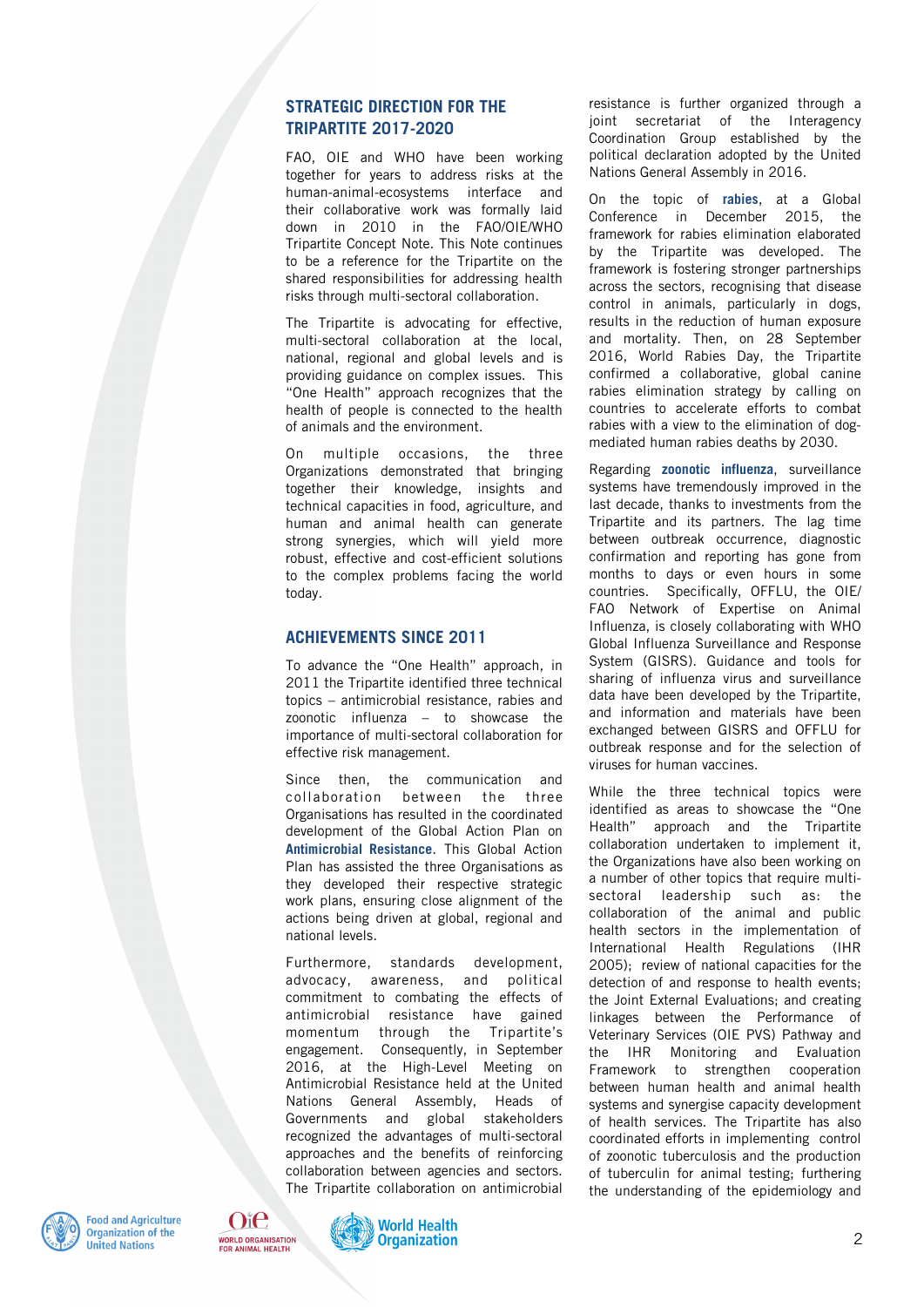establishing research priorities for Middle East Respiratory Syndrome – Coronavirus (MERS CoV); facilitating sample shipments for diagnostic purposes; developing an approach for the appropriate naming of emerging diseases; and developing common tools to strengthen risk communication capacities in member countries.

#### **VISION FOR THE FUTURE**

At the Tripartite Annual Executive Coordination Meeting held in February 2017, the Organizations reconfirmed their unwavering commitment to addressing challenges through multi-sectoral collaboration in order to provide leadership in global health and food security.

The Tripartite agreed that while maintaining the momentum it has achieved for antimicrobial resistance, rabies and zoonotic influenza, it will target and develop multisectoral collaboration on the following:

- 1. Support to a joint secretariat of the Interagency Coordination Group established by the political declaration adopted by the United Nations General Assembly in 2016 and furthering of relevant activities to combat **antimicrobial resistance** at the human-animalecosystems interface.
- 2. **Reinforcement of national services in human health, animal health and food safety** through the assessment of these services with appropriate tools including designing and implementing capacity development programmes to respond to the needs identified in these assessments.
- 3. Strengthening and modernisation of the three Organizations' respective **early warning and surveillance/monitoring systems** and continued interlinking of these systems through the Global Early Warning System (GLEWS) to achieve situational awareness and coordinated joint risk assessment, risk management and risk communication.
- 4. Improving collaboration in **foresight, preparedness and response to emerging, reemerging and neglected infectious diseases** at the human-animal-ecosystems interface.
- 5. Addressing **food safety challenges** requiring a multi-sector approach in the context of reinforcing food security.
- 6. Encouraging and promoting **coordinated research and development** to achieve a common understanding of the highest priority zoonotic diseases, their respective research and development needs to

address emerging challenges and effectively prevent and control their untoward impacts.

#### **THE TRIPARTITE'S COMMITMENT**

Recognising the complexity of the international operating environment and the expectations of Member States and key partners, the continued multi-sectoral collaboration must be led through the effective coordination framework represented by the Tripartite and the secretariat. The Tripartite will drive effective and efficient coordination of its efforts in each of the strategic priority areas through joint planning, monitoring and reporting. As such, the Tripartite aims to maximise collaborative work programmes in all its activities.

In all its actions, the Tripartite will promote partnerships with other key stakeholders in health as well as participatory community outreach and improved public awareness and risk communication.

FAO, OIE and WHO are committed to developing and implementing multi-sectoral approaches to complex health challenges at the human- animal- ecosystems interface. The Tripartite's leadership and coordination at the global level encourages and supports similar collaborations amongst regional, national and local networks. This commitment remains as important in the world today and tomorrow as it was when the FAO-OIE-WHO collaboration was formalised in 2010. Since then the value and impact of this approach has been clearly demonstrated. The Tripartite renews its commitment to ever closer multi-sectoral collaboration under the broader agenda reflected in this document.

### **FURTHER INFORMATION**

**The FAO-OIE-WHO Collaboration – A Tripartite Concept Note, 2010**  www.oie.int/2010tripartitenote

**High-Level Technical Meeting to Address Health Risks at the Human-Animal-Ecosystems Interfaces, 2011**  http://www.fao.org/docrep/017/i3119e/i3119e.pdf

**FAO Themes Portal, covering recent priorities**  www.fao.org/themes/en/

**OIE "One Health" portal**  www.oie.int/onehealth

**WHO Zoonoses and the Human-Animal-Ecosystems Interface**  http://www.who.int/zoonoses/en/